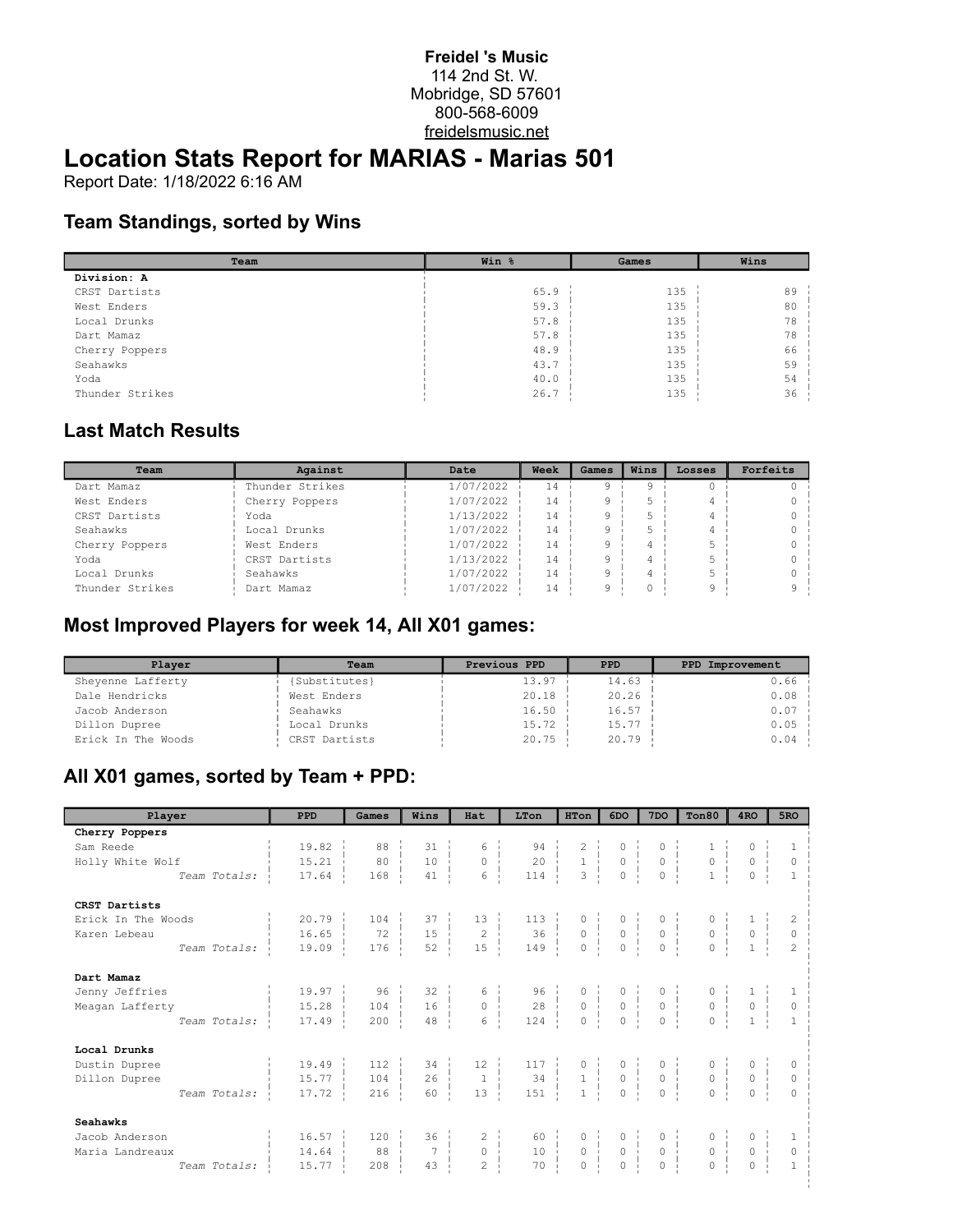| Player               | PPD                    | Games | Wins           | Hat            | LTon           | <b>HTon</b>                    | 6DO      | 7 <sub>DO</sub>                     | Ton80    | 4 <sub>RO</sub> | 5RO          |
|----------------------|------------------------|-------|----------------|----------------|----------------|--------------------------------|----------|-------------------------------------|----------|-----------------|--------------|
| Thunder Strikes      |                        |       |                |                |                |                                |          |                                     |          |                 |              |
| Karlisle High Bear   | 14.48                  | 48    | 4              | $\Omega$       | 7              | $\circ$                        | $\circ$  | $\circ$                             | 0        | 0               | $\circ$      |
| Lindell High Bear    | 13.83                  | 64    | 9              | $\mathbf{1}$   | 9              | $\circ$                        | $\circ$  | $\circ$<br>$\mathbf{I}$             | 0        | $\circ$         | $\Omega$     |
| Team Totals:         | 14.09                  | 112   | 13             | $\mathbf{1}$   | 16             | $\circ$                        | $\circ$  | $\circ$                             | 0        | $\circ$         | $\Omega$     |
| West Enders          |                        |       |                |                |                |                                |          |                                     |          |                 |              |
| Cole White Wolf      | 20.50                  | 96    | 27             | 20             | 101            | $\mathbf{1}$                   | 0        | 0                                   | 0        | 0               | 3            |
| Dale Hendricks       | 20.26                  | 80    | 2.1            | 11             | 74             | $\circ$                        | $\circ$  | $\mathsf{O}\xspace$<br>$\mathbf{L}$ | 0        | $\circ$         | $\Omega$     |
| Team Totals:         | 20.39                  | 176   | 48             | 31             | 175            | $\mathbf{1}$                   | $\circ$  | $\circ$<br>$\mathbf{L}$             | $\Omega$ | $\Omega$        | 3            |
| Yoda                 |                        |       |                |                |                |                                |          |                                     |          |                 |              |
| Ashley White Wolf    | 15.37                  | 112   | 32             | $\overline{c}$ | 38             | 0                              | 0        | 0                                   | 0        | 0               | $\mathbf{1}$ |
| Mary Reede           | 13.52                  | 80    | 3              | $\Omega$       | 13             | $\circ$                        | $\circ$  | $\circ$                             | 0        | $\circ$         | $\Omega$     |
| Team Totals:         | 14.60<br>$\mathcal{A}$ | 192   | 35             | $\overline{2}$ | 51             | $\overline{0}$<br>$\mathbf{L}$ | $\circ$  | $\circ$<br>$\pm$<br>$\mathbb{R}$    | 0        | $\mathbf 0$     | $\mathbf{1}$ |
| {Substitutes}        |                        |       |                |                |                |                                |          |                                     |          |                 |              |
| Sam Martel           | 27.69                  | 40    | 22.2           | 12             | 74             | $\mathbf{1}$                   | 0        | 0                                   | 0        | 0               | 7            |
| Barrend LeBeau       | 24.85                  | 8     | $\overline{4}$ | $\overline{c}$ | 16             | $\mathbf{1}$                   | $\Omega$ | $\Omega$                            | $\Omega$ | $\mathbf{1}$    | $\mathbf{1}$ |
| Gerald Dupris        | 24.54                  | 8     | 5              | $\mathfrak{D}$ | 8              | $\Omega$                       | $\Omega$ | $\Omega$                            | $\Omega$ | $\Omega$        | $\Omega$     |
| Jade White Wolf      | 19.76                  | 112   | 37             | 6              | 115            | 1.                             | $\Omega$ | 0                                   | 0        | $\circ$         | 0            |
| Milo Lafferty        | 17.62                  | 32    | 13             | $\mathfrak{D}$ | 17             | $\Omega$                       | $\Omega$ | $\Omega$                            | $\Omega$ | $\Omega$        | $\mathbf{1}$ |
| Phil Knife           | 17.01                  | 8     | $\mathfrak{D}$ | $\Omega$       | 6              | $\Omega$                       | $\Omega$ | $\Omega$                            | $\Omega$ | $\Omega$        | $\Omega$     |
| Mark Fire Cloud      | 16.11                  | 8     | $\Omega$       | $\Omega$       | 5              | $\Omega$                       | $\Omega$ | $\Omega$                            | $\Omega$ | $\Omega$        | $\Omega$     |
| Shawnee Lafferty     | 15.32                  | 8     | 0              | 1              | 4              | $\Omega$                       | $\Omega$ | $\Omega$                            | 0        | 0               | 0            |
| Wesley Unknown       | 15.31                  | 8     | $\Omega$       | $\Omega$       | $\mathfrak{D}$ | $\cap$                         | $\Omega$ | $\Omega$                            | $\Omega$ | $\circ$         | 0            |
| Bohdi LaPlante       | 15.23                  | 8     | $\Omega$       | $\Omega$       | 4              | $\Omega$                       | $\Omega$ | $\Omega$                            | $\Omega$ | $\Omega$        | $\Omega$     |
| Bohdi NEED LAST NAME | 15.08                  | 8     | $\Omega$       | $\Omega$       | 3              | $\Omega$                       | $\Omega$ | $\Omega$                            | 0        | $\Omega$        | $\Omega$     |
| Sheyenne Lafferty    | 14.63                  | 16    | 2              | $\Omega$       | $\overline{c}$ | $\Omega$                       | $\Omega$ | $\Omega$                            | $\Omega$ | $\Omega$        | $\Omega$     |
| Wesley Clown         | 14.13                  | 8     | $\Omega$       | $\Omega$       | $\Omega$       | $\Omega$                       | $\Omega$ | $\Omega$                            | 0        | $\circ$         | $\Omega$     |
| Starlyn High Bear    | 13.89                  | 40    | 6              | $\Omega$       | 7              | $\Omega$                       | $\Omega$ | $\circ$                             | $\Omega$ | $\circ$         | $\Omega$     |
| Team Totals:         | 18.55                  | 312   | 91             | 25             | 263            | 3                              | 0        | $\circ$                             | 0        | $\mathbf{1}$    | 9            |
|                      |                        |       |                |                |                |                                |          |                                     |          |                 |              |

# **Most Improved Players for week 14, All Cricket games:**

| Player             | Team          | Previous MPR | <b>MPR</b> | MPR Improvement |
|--------------------|---------------|--------------|------------|-----------------|
| Dale Hendricks     | West Enders   | $\pm 0.7$    | 1.89       |                 |
| Jade White Wolf    | {Substitutes} | 1.83         | 1.92       | $0.09 -$        |
| Erick In The Woods | CRST Dartists | 1.81         | 1.86       | $0.05 -$        |
| Dustin Dupree      | Local Drunks  | 1.84         | 1.85       | $0.01 -$        |

# **All Cricket games, sorted by Team + MPR:**

| Player             |              | <b>MPR</b>           | Games              | Wins                                                                                           | Hats                                                    | WHorse                                                                              | 5MR                                                            | 6MR                                                 | 5RO                                                    | 6RO      |
|--------------------|--------------|----------------------|--------------------|------------------------------------------------------------------------------------------------|---------------------------------------------------------|-------------------------------------------------------------------------------------|----------------------------------------------------------------|-----------------------------------------------------|--------------------------------------------------------|----------|
| Cherry Poppers     |              |                      |                    |                                                                                                |                                                         |                                                                                     |                                                                |                                                     |                                                        |          |
| Sam Reede          |              | $2.34 -$             | $11 -$             |                                                                                                | $\circ$                                                 | 0                                                                                   |                                                                |                                                     | 0                                                      | $\circ$  |
| Holly White Wolf   |              | 1.35<br>$\mathbb{R}$ | 10 <sup>°</sup>    | $\begin{array}{c} 3 \\ 8 \end{array}$<br>÷                                                     | $\begin{matrix} 0 \\ 0 \\ 0 \end{matrix}$<br>÷          | $\begin{array}{c} 0 \\ 0 \\ \vdots \\ 0 \end{array}$                                | $\begin{array}{c} 1 \\ 1 \\ 3 \end{array}$                     | $\begin{array}{c} 1 \\ 0 \\ 1 \end{array}$          | $\begin{matrix} 0 \\ 0 \end{matrix}$<br>$\frac{1}{2}$  | $\circ$  |
|                    | Team Totals: | 1.84                 | 21                 |                                                                                                |                                                         |                                                                                     |                                                                |                                                     |                                                        | $\Omega$ |
| CRST Dartists      |              |                      |                    |                                                                                                |                                                         |                                                                                     |                                                                |                                                     |                                                        |          |
| Erick In The Woods |              | $1.86 \pm$           | $13 -$             |                                                                                                |                                                         |                                                                                     |                                                                | $\begin{matrix} 0 \\ 0 \\ \vdots \\ 0 \end{matrix}$ |                                                        | $\Omega$ |
| Karen Lebeau       |              | $1.09$ $\frac{1}{2}$ | $\mathsf 9$<br>- 1 | $\begin{array}{c} 4 \\ 4 \\ 7 \end{array}$                                                     | $\begin{array}{c} 1\\0\\1 \end{array}$                  | $\begin{array}{c} 0 \\ 0 \\ 1 \end{array}$                                          | $\begin{array}{c} 1\\0\\1 \end{array}$                         |                                                     | $\begin{matrix} 0 \\ 0 \end{matrix}$<br>$\frac{1}{2}$  | $\circ$  |
|                    | Team Totals: | 1.54                 | 22                 |                                                                                                |                                                         |                                                                                     |                                                                |                                                     |                                                        | $\Omega$ |
| Dart Mamaz         |              |                      |                    |                                                                                                |                                                         |                                                                                     |                                                                |                                                     |                                                        |          |
| Jenny Jeffries     |              | $2.03 \pm$           | $12 - 1$           |                                                                                                | $\begin{matrix} 0 & \vdots \\ 0 & \vdots \end{matrix}$  | $\begin{array}{c c} 0 & \cdots \\ 0 & \cdots \\ \hline \ddots & \vdots \end{array}$ |                                                                |                                                     |                                                        | $\circ$  |
| Meagan Lafferty    |              | 1.02                 | 13                 | $\begin{array}{c c}\n\downarrow & & \\ \downarrow & & \\ \hline\n4 & & \\ \hline\n\end{array}$ |                                                         |                                                                                     | $\begin{array}{c} 6 \\ 1 \\ 7 \end{array}$                     | $\begin{array}{c} 1\\ 0\\ 1\\ \end{array}$          | $\overline{0}$                                         | $\Omega$ |
|                    | Team Totals: | $1.47 -$             | 25                 |                                                                                                | $\overline{0}$                                          |                                                                                     |                                                                |                                                     | $\overline{0}$                                         | $\Omega$ |
| Local Drunks       |              |                      |                    |                                                                                                |                                                         |                                                                                     |                                                                |                                                     |                                                        |          |
| Dustin Dupree      |              | $1.85 \frac{1}{2}$   | $14 -$             |                                                                                                |                                                         |                                                                                     |                                                                |                                                     |                                                        | $\Omega$ |
| Dillon Dupree      |              | 1.68                 | 13                 | $\begin{array}{c c} 6 & 1 \\ 3 & 1 \end{array}$                                                | $\begin{matrix} 0 & \vdots \\ 0 & \vdots \end{matrix}$  | $\begin{array}{c} 0 \\ 0 \\ \vdots \end{array}$                                     | $\begin{array}{c} 2 \\ 1 \\ 3 \end{array}$                     | $\begin{array}{c} 1 \\ 1 \\ 2 \end{array}$          | $\begin{matrix} 0 & \vdots \\ 0 & \vdots \end{matrix}$ | $\circ$  |
|                    | Team Totals: | $1.77$ $\vdots$      | 27                 | $\circ$                                                                                        | $\overline{0}$                                          |                                                                                     |                                                                |                                                     | $\overline{0}$                                         | $\Omega$ |
| <b>Seahawks</b>    |              |                      |                    |                                                                                                |                                                         |                                                                                     |                                                                |                                                     |                                                        |          |
| Jacob Anderson     |              | $1.90 \cdot$         | $15 -$             | 6                                                                                              | $0 - i$                                                 |                                                                                     | $\begin{array}{c c} 3 &   & \\ 1 &   & \\ 4 &   & \end{array}$ | $\begin{array}{c} 1 \\ 0 \end{array}$               | $\begin{matrix} 0 & \vdots \\ 0 & \vdots \end{matrix}$ | $\Omega$ |
| Maria Landreaux    |              | 1.35                 | $11 \quad$         | $\overline{0}$ $\overline{1}$                                                                  | $\circ$<br>-1                                           | $\begin{array}{c} 0 \\ 0 \\ 1 \\ 0 \end{array}$                                     |                                                                |                                                     |                                                        | $\circ$  |
|                    | Team Totals: | 1.69                 | 26                 | 6                                                                                              | $\circ$                                                 | $\overline{0}$                                                                      |                                                                | $\frac{0}{1}$                                       | $\Omega$                                               | $\Omega$ |
| Thunder Strikes    |              |                      |                    |                                                                                                |                                                         |                                                                                     |                                                                |                                                     |                                                        |          |
| Karlisle High Bear |              | $1.45 -$             | $6\frac{1}{2}$     |                                                                                                |                                                         | 0                                                                                   |                                                                | $0 - i$                                             | 0                                                      | 0        |
| Lindell High Bear  |              | 1.19                 | $\frac{0}{8}$      | $\begin{array}{c} 1 \\ 1 \\ 2 \end{array}$                                                     | $\begin{bmatrix} 0 & 1 \\ 1 & 1 \\ 1 & 1 \end{bmatrix}$ | $\begin{matrix} 0 & \vdots \\ 0 & \vdots \end{matrix}$                              | $\begin{array}{c} 2 \\ 0 \\ 2 \end{array}$                     | $0 \quad   \quad$                                   | $\frac{1}{1}$<br>$\overline{0}$                        | $\circ$  |
|                    | Team Totals: | 1.29                 | 14                 |                                                                                                |                                                         | $\circ$                                                                             |                                                                | $\overline{0}$                                      | $\Omega$                                               | $\Omega$ |
|                    |              |                      |                    |                                                                                                |                                                         |                                                                                     |                                                                |                                                     |                                                        |          |